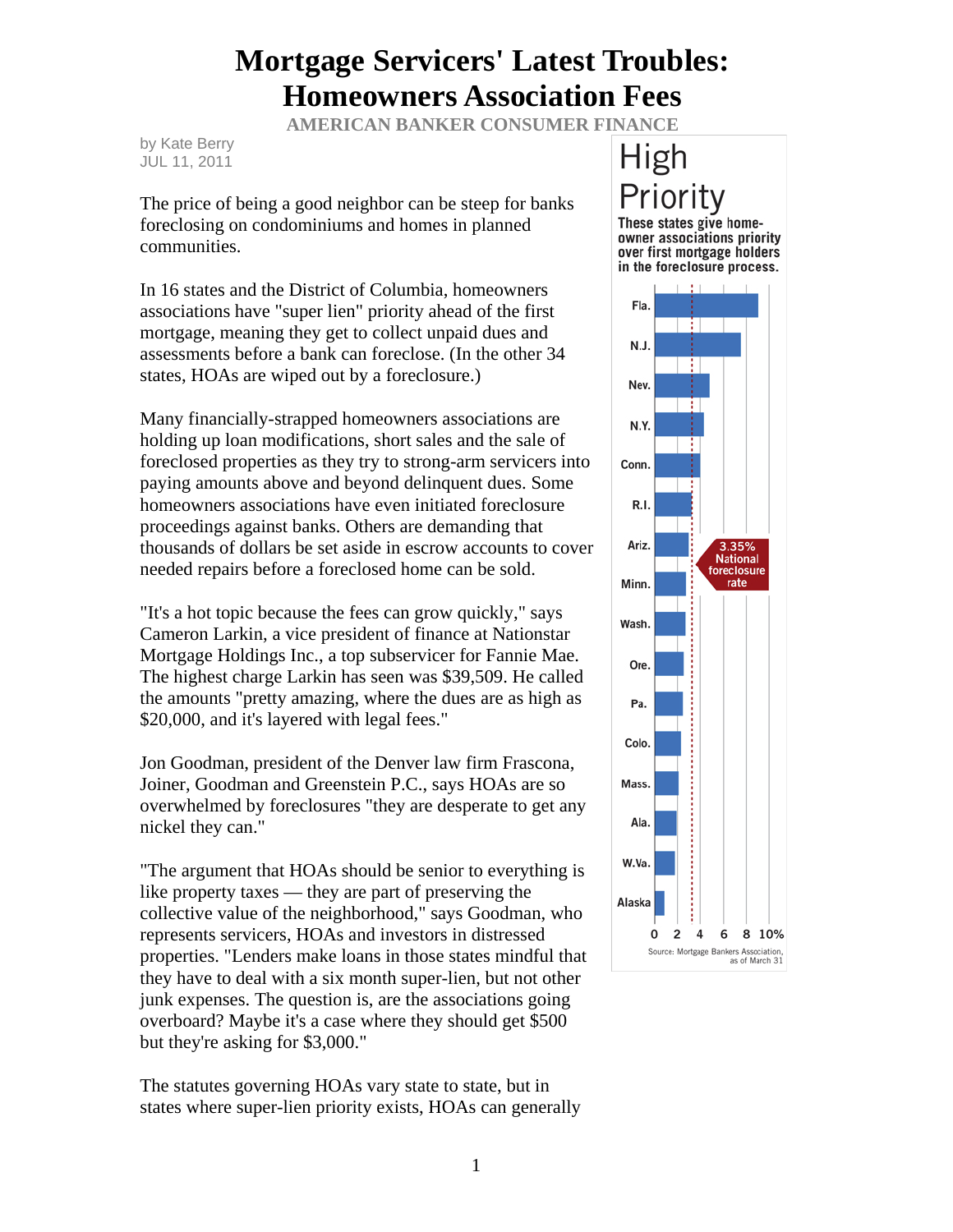collect up to six months of overdue fees and dues. In Florida, though, the lender has an obligation to pay 12 months of assessments and dues, or 1% of the unpaid principal balance of the loan, whichever is the lesser amount. In Nevada, an obligation to pay up to nine months of unpaid dues is standard, but the statute there has been interpreted to include late fees, collection fees and any violations for the nine months before the bank took control of the property.

The issue is compounded by the fact that there is no central database identifying whether a specific property address is a member of an HOA.

The associations have leverage over the servicers, says Cliff White, director of operations at Association Protection Services, a Denver law firm that represents banks and servicers. Servicers often find out about past HOA dues after filing a foreclosure notice or when they are selling a foreclosed home.

"They have to settle up with the HOA before they sell the property to a third-party and if they don't the HOA has recourse to foreclose," White says.

It can take four to six months for an association to find the right person to contact at a servicer shop, says Matt Martin, the CEO of Matt Martin Real Estate, an Arlington, Va., asset management firm. Even when HOAs send letters demanding payment, the lag time results in more fees. Socalled "junk fees," including legal fees and late fees of \$20 a day can easily add up to \$10,000 to \$20,000.

"Servicers have spent tens of millions on junk HOA fees," Martin says. "It's a huge problem."

Florida is the "lion's den" when it comes to problems with homeowners associations, says White, who has seen HOA fees in excees of \$100,000. He estimated that 15% of properties with an HOA have some type of "escalated issue, whether it's the HOA actually foreclosing or charging junk fees or holding the bank liable for assessments before they were responsible for the property."

One of the most egregious costs servicers have been asked to cover is a \$500 fee simply to get a copy of the past due account balance, White says.

For now it seems the responsibility rests on the shoulders of the servicers. Nationstar, for one, is trying to be proactive by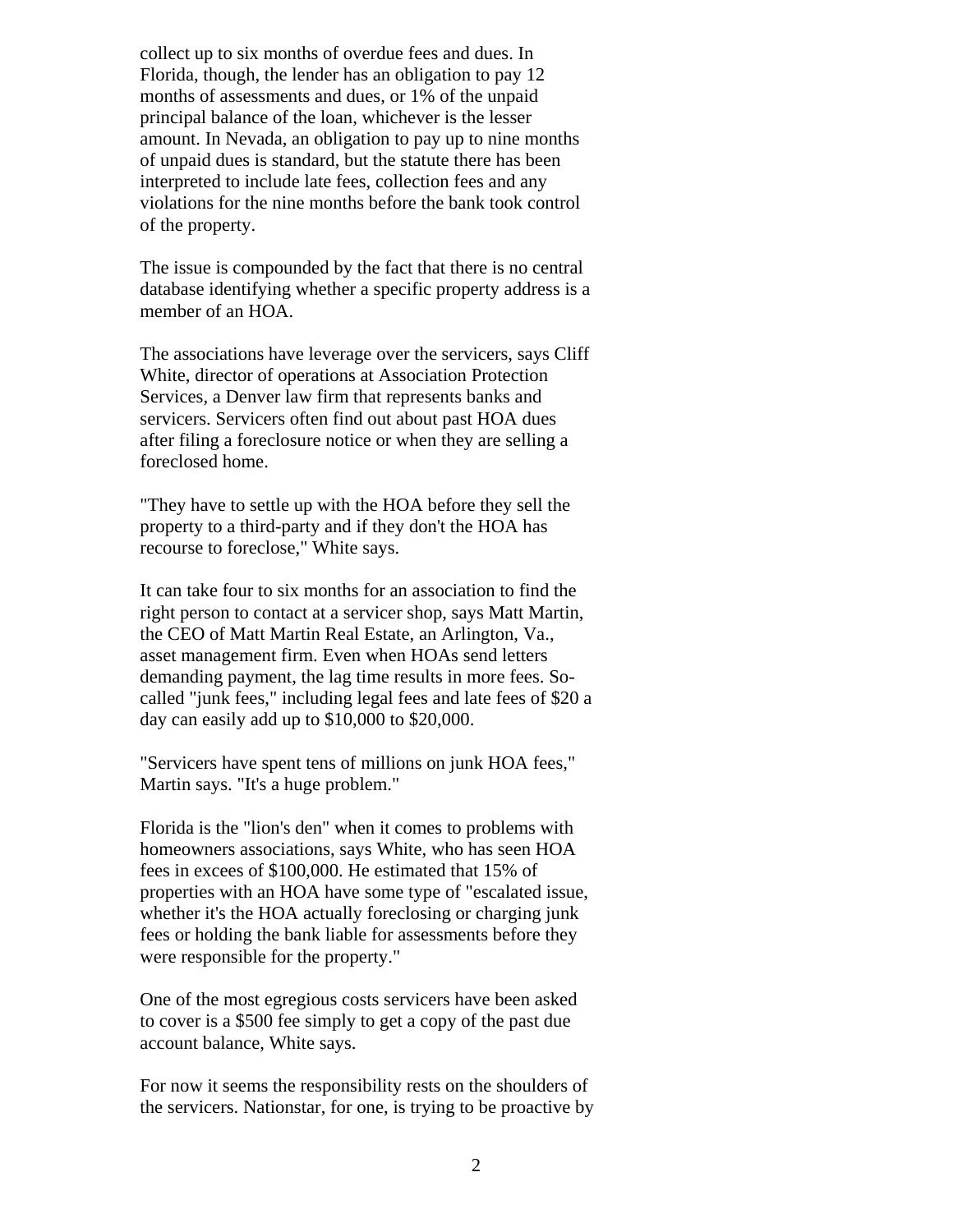identifying borrowers who have not paid their dues before a loan goes delinquent.

Other servicers are taking a more combative approach. PennyMac Loan Servicing LLC, for example, filed a lawsuit in February against the Palm Breeze Executive Townhomes Homeowners' Association Inc., in Homestead, Fla. PennyMac claimed the association interferred with the sale of a property by demanding \$12,217.65, including unpaid back dues that had accrued before it took title. It wants to pay only what's allowed by state statutes.

"Lenders are becoming very savvy about what's outside the statutes," says Lisa Magill, a shareholder at Becker & Poliakoff, in Ft. Lauderdale, Fla., who represents HOAs.

But servicers aren't exactly innocent victims either, Magill says.

Fannie Mae and Freddie Mac require that servicers foot the bill for any past HOA dues up until a property is sold.

"When we are made aware of delinquent HOA dues, we immediately engage with the servicer to address the situation," said Fannie Mae spokesman Andrew Wilson. "For HOA dues, fees and assessments from before the foreclosure, the amount Fannie Mae reimburses servicers depends on a number of factors, including whether the payments were necessary to protect the priority of our mortgage lien and the provisions of state laws."

When servicers rack up late fees, though, Fannie Mae won't pay.

"It's certainly an expense issue because there's only so much Fannie Mae will reimburse us for," says Larkin. "The industry marches to the tune of Fannie Mae and if they are not yet ahead of this issue, it means nobody is."

Yet servicers are loathe to pay for the expenses out of their own pockets. Often they wait to stick the new borrower purchasing the foreclosed property with the past dues or pay the dues from the sale proceeds.

Private-label investors have pooling and servicing agreements that restrict servicers from passing the dues on to them as well.

In May, Martin established Sperlonga Data and Analytics LLC as a free service for HOAs to enable them to input